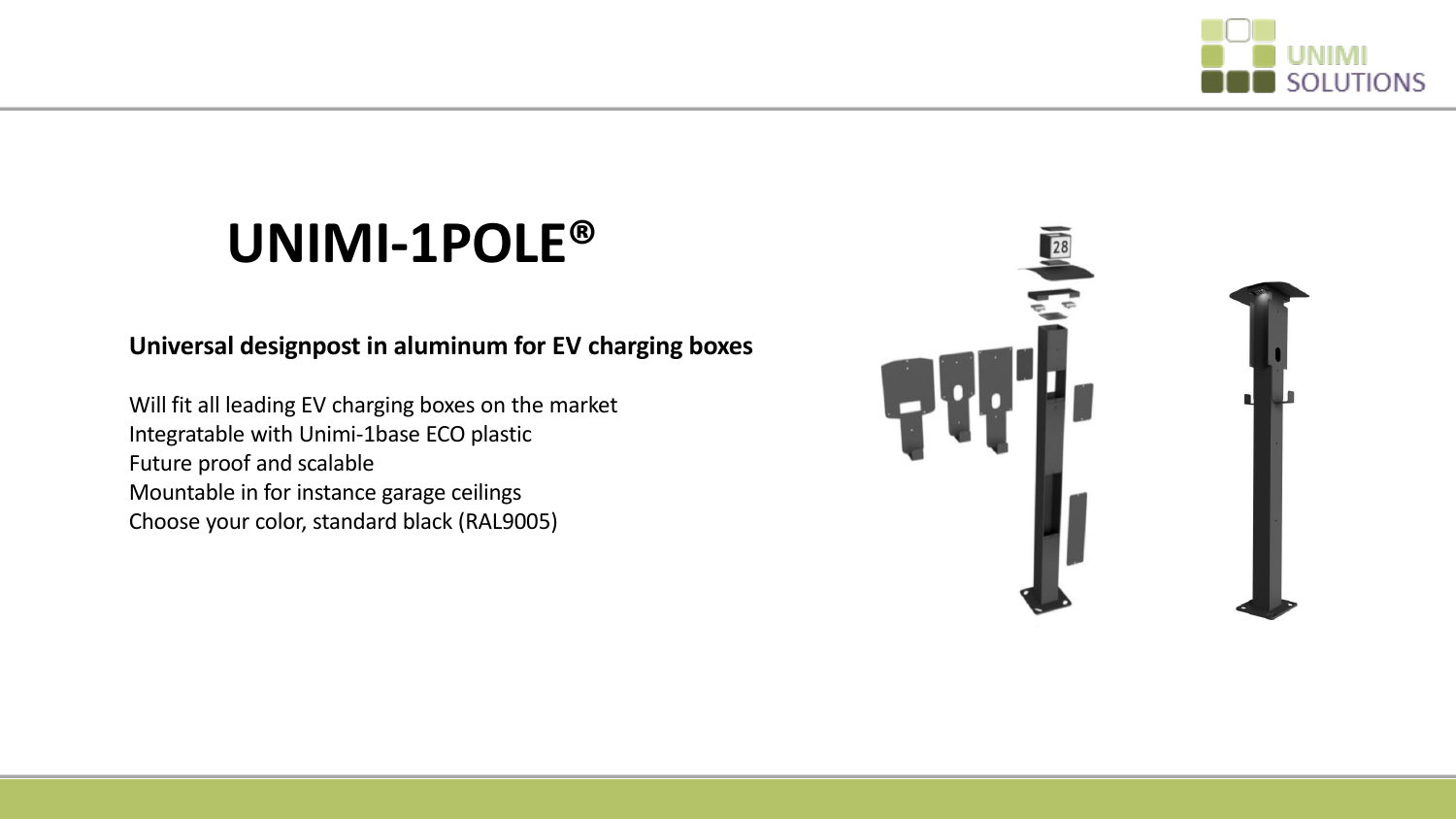## **One system – endless configuration possibilities**



UNIMI-1POLE® may be customized to fit your needs. 1500mm tall base pole in aluminum (black, RAL9005) From basic to high end Fit connection boxes and DIN rails inside

Add mounting bracket for your EV box brand. 1-4 EV boxes may be installed allowing you to grow with demand saving CAPEX

Customize your basic UNIMI-1POLE with roof, LED modules UNO alt. DUO and an on-top status lamp

UNIMI-1POLE® may be turned 360 degrees for optimal post installation fit

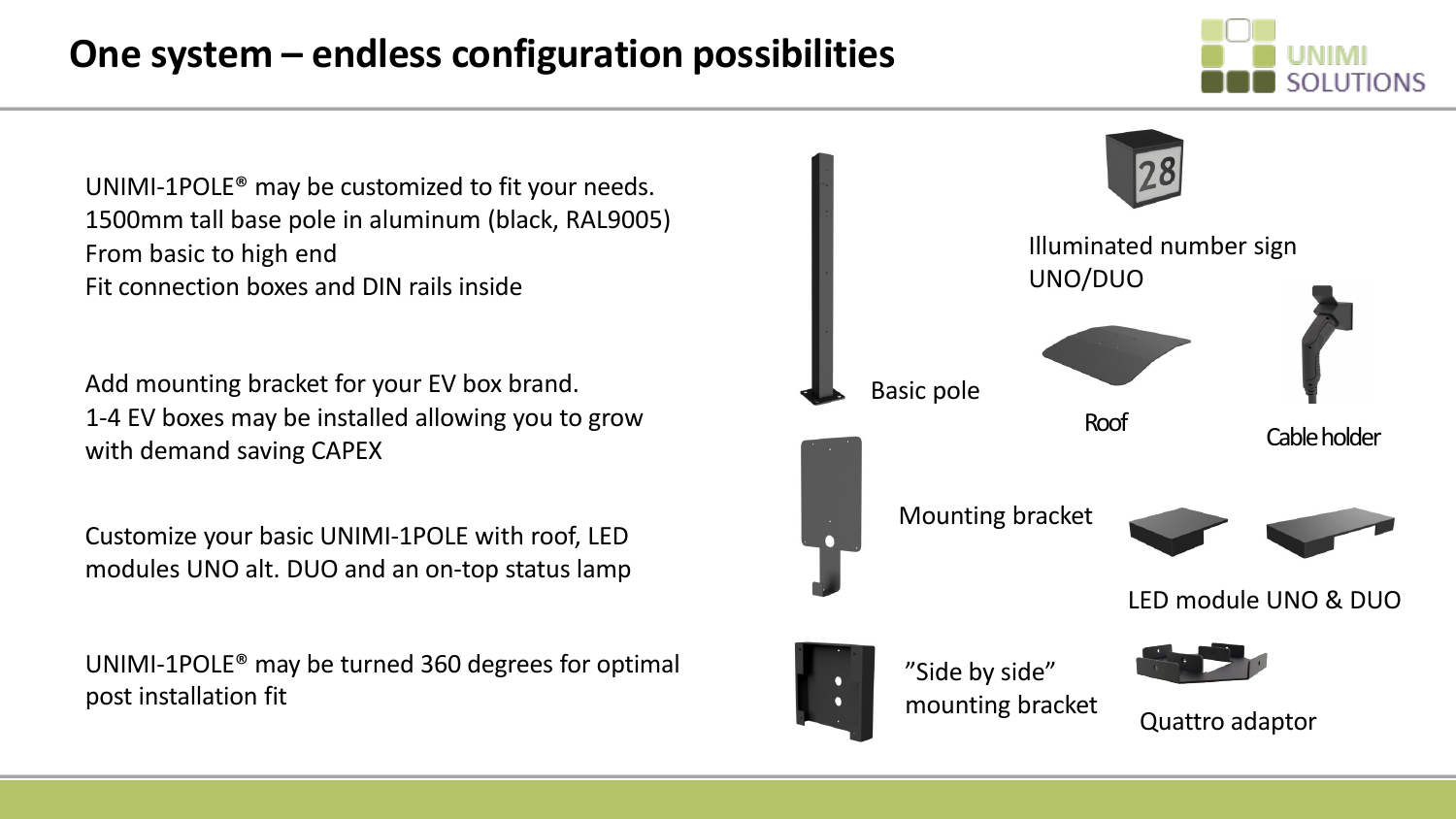### **Mounting combinations by different mounting brackets**





- A: Single mounting bracket on both sides
- B: Side by side mounting bracket
- C: Quattro mounting bracket





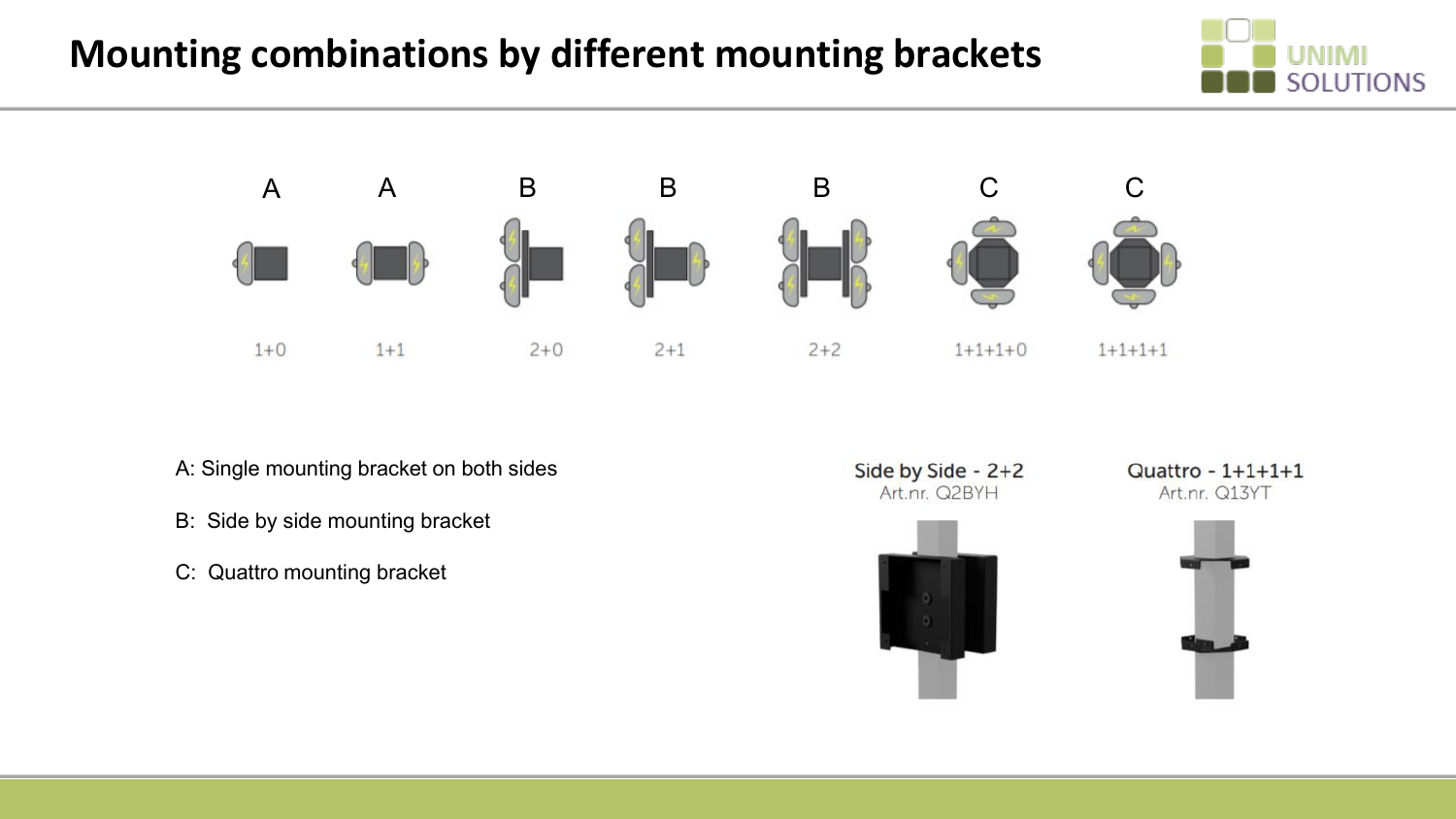

Unimi-1POLE® may be installed on pillars in garages



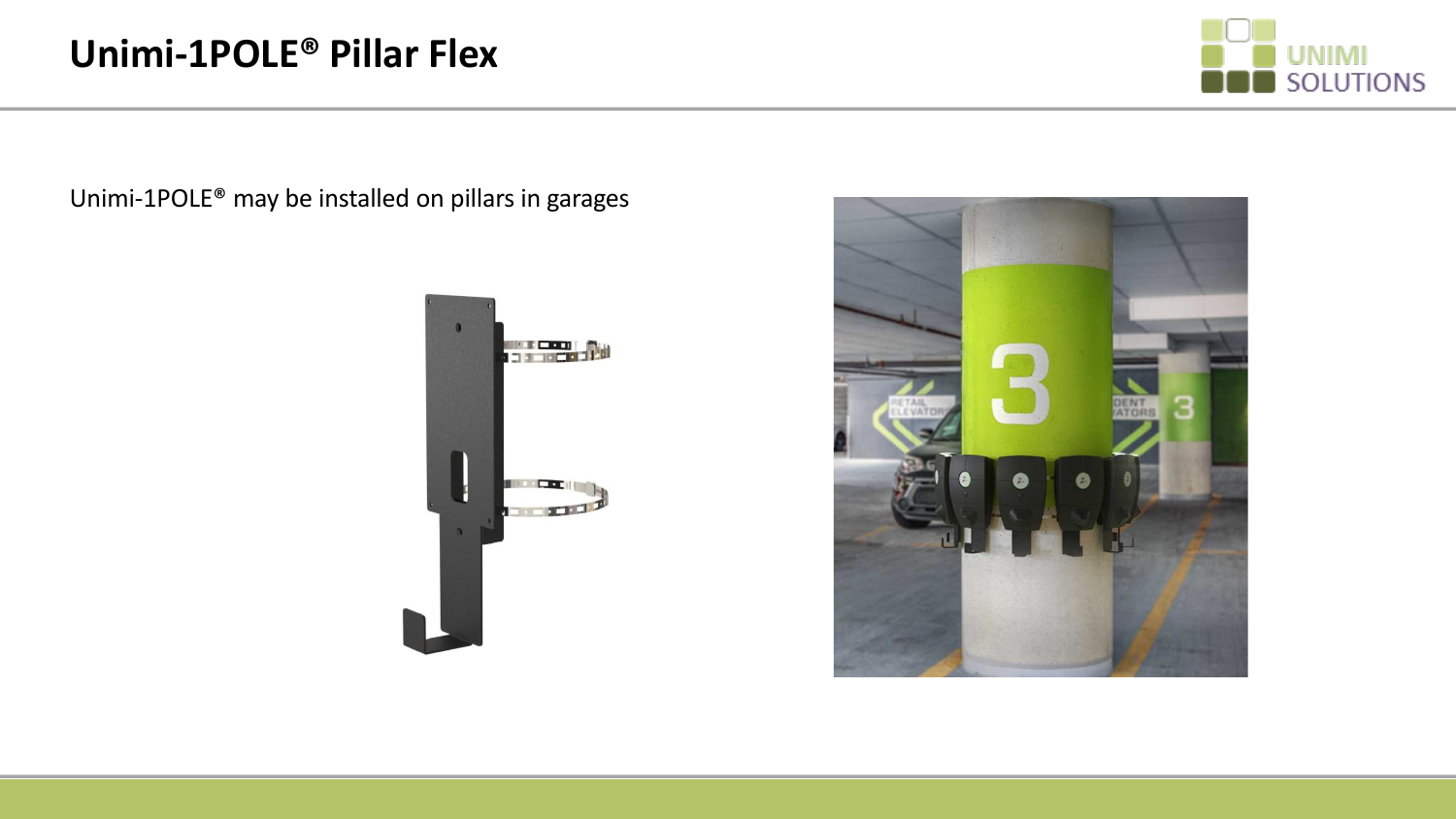

UNIMI-1POLE® may be mounted in garage ceilings

Up to 4 boxes may be mounted to the UNIMI-1POLE

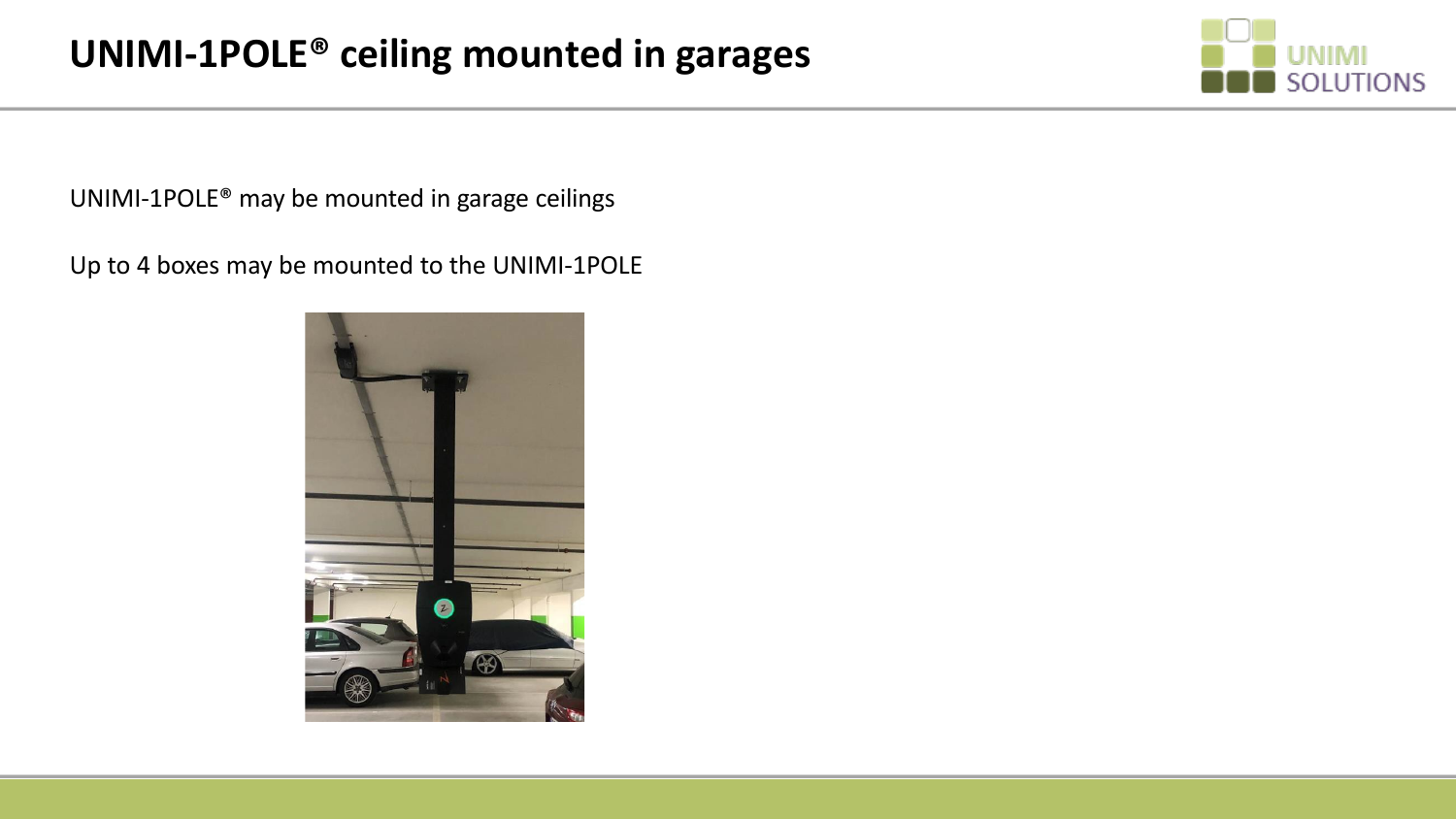

UNIMI-1POLE® may also be fitted with additional shuko outlets and timers for other electrical devices

Fuses etc. is mounted on an optional DIN rail

Thus the piedestal can be used for other purposes in addition to EV charging

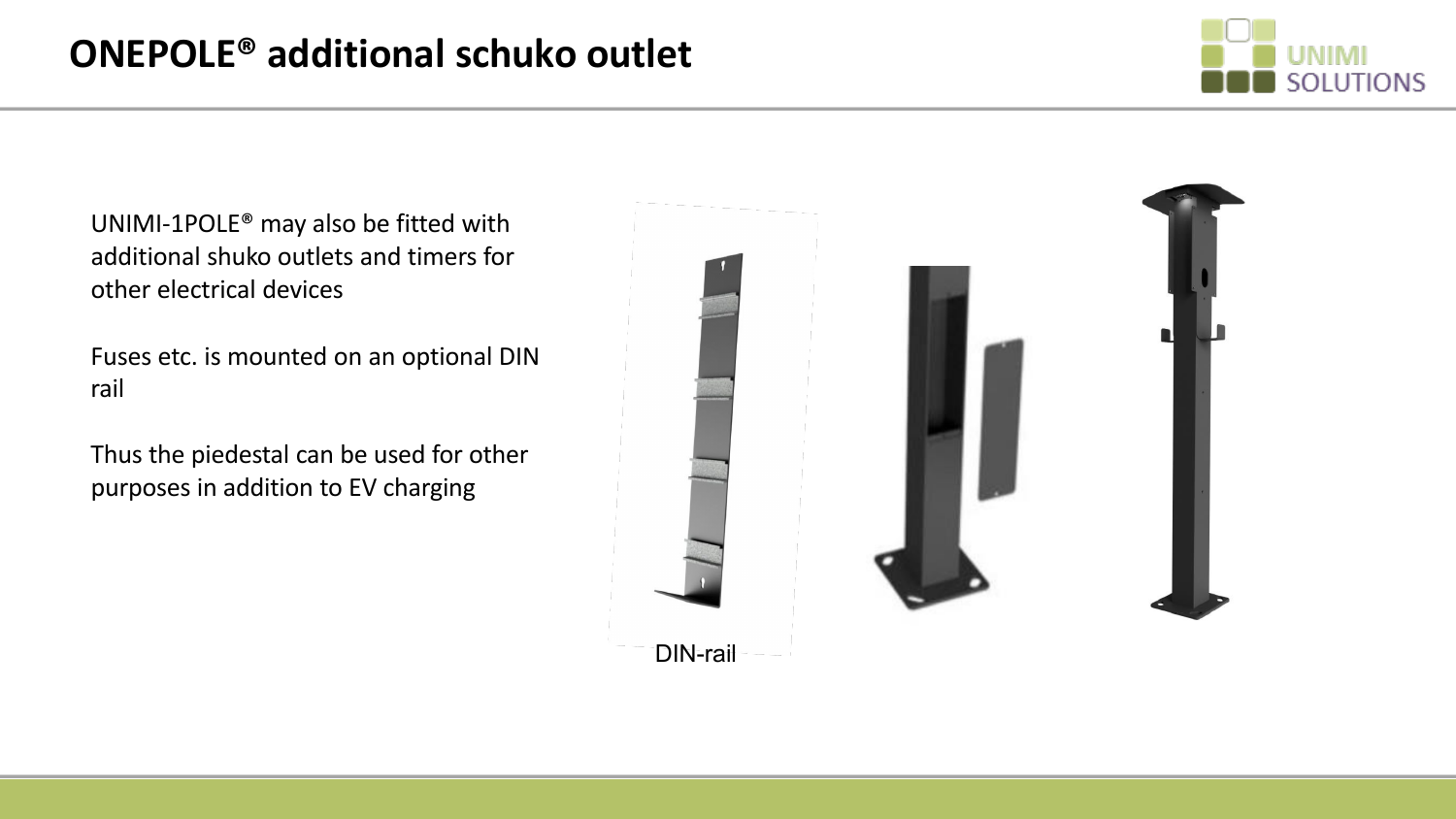#### **UNIMI-1POLE® - capable of several EV charging boxes**



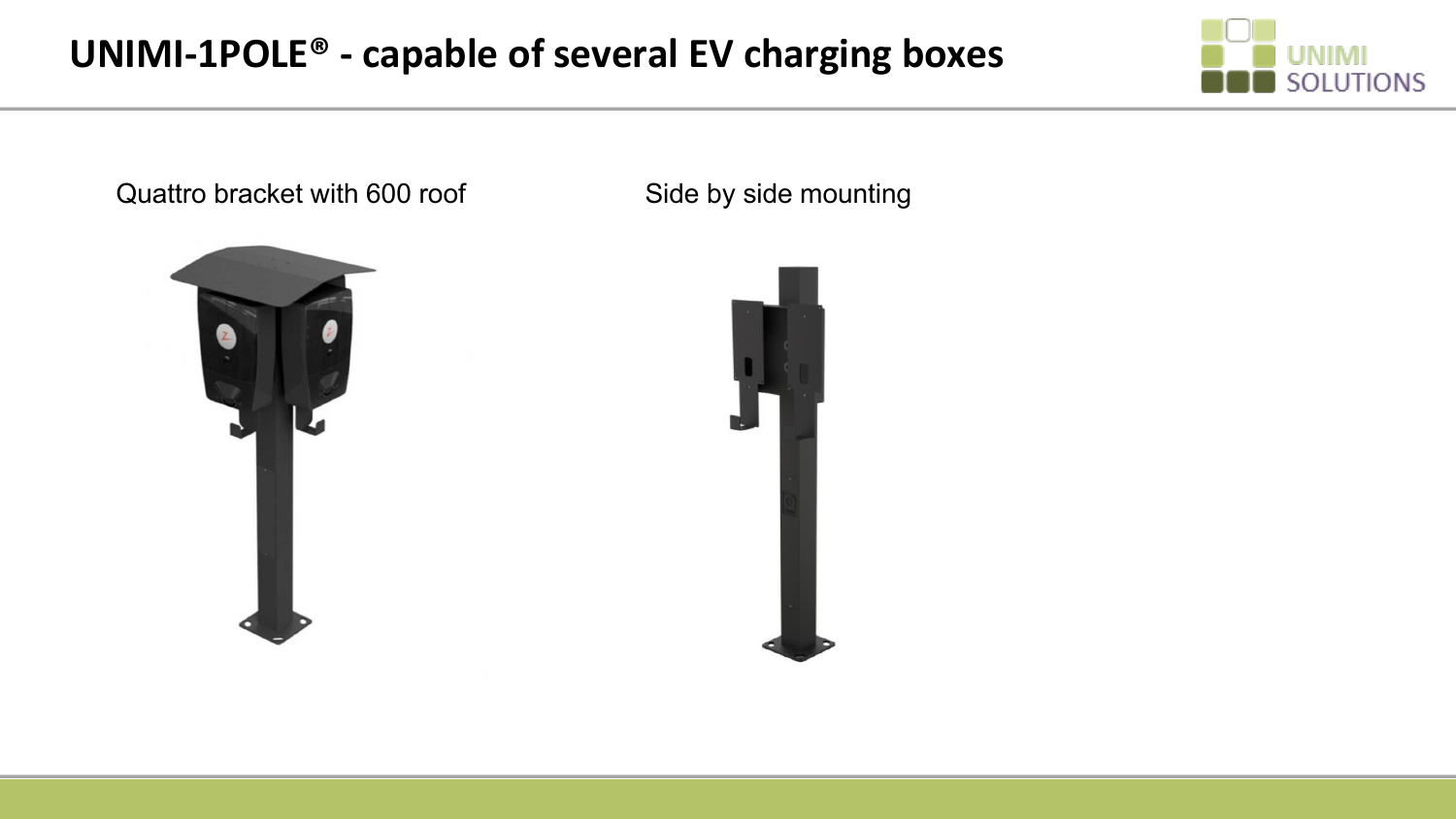#### **UNIMI-1POLE® for ABB TERRA AC chargers**